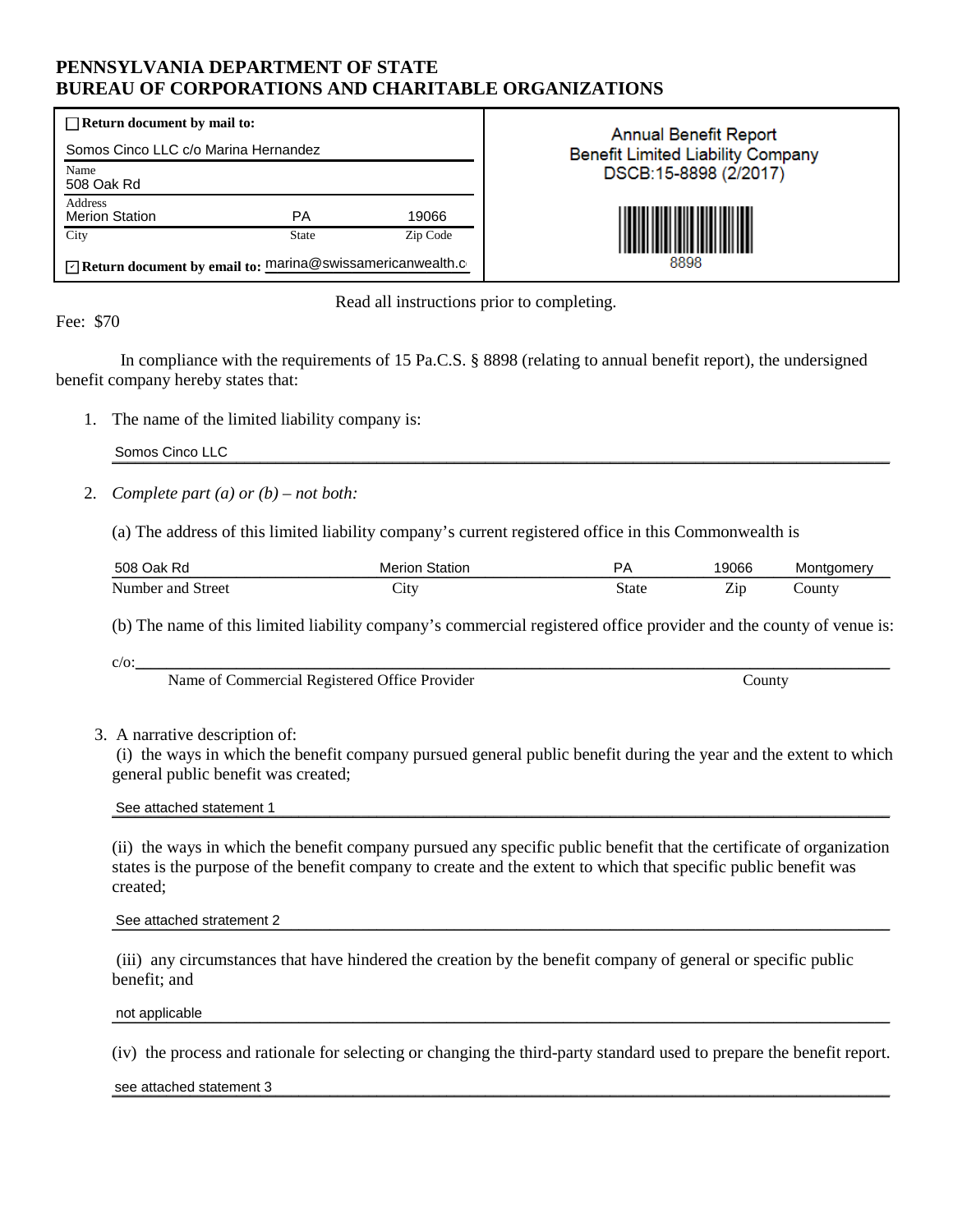4. An assessment of the overall social and environmental performance of the benefit company against a third-party standard applied consistently with any application of that standard in prior benefit reports or accompanied by an explanation of the reasons for any inconsistent application.

See attached third party standard report

5. A statement of any connection between the organization that established the third-party standard, or its directors, officers or any holder of 5% or more of the governance interests in the organization, and the benefit company or its members, managers or officers or any holder of 5% or more of the outstanding interests in the benefit company, including any financial or governance relationship which might materially affect the credibility of the use of the third-party standard.

There is no connection with the party that established the third party standard

IN TESTIMONY WHEREOF, the undersigned benefit limited liability company has caused this Annual Benefit Report to be signed by a duly authorized officer this  $\frac{21}{4}$  day of  $\frac{\text{April}}{\text{April}}$ , 2022.

| Somos Cinco LLC |
|-----------------|
| Name of Company |
| Signature       |
| Single Member   |
| Title           |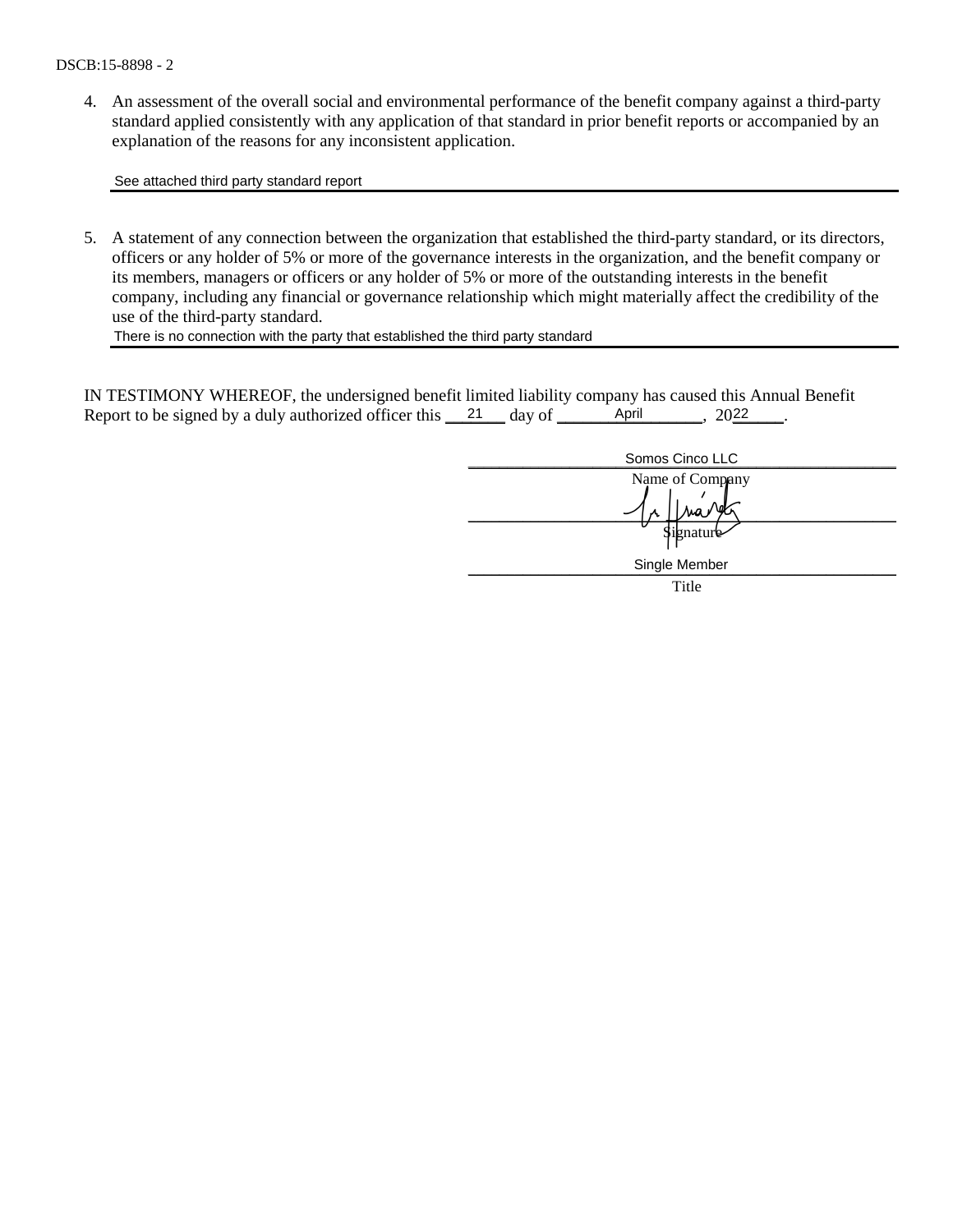**Pennsylvania Department of State Bureau of Corporations and Charitable Organizations P.O. Box 8722 Harrisburg, PA 17105-8722 (717) 787-1057 Website: www.dos.pa.gov/corps**

#### **General Information**

Typewritten is preferred. If handwritten, the form must be legible and completed in black or blue-black ink in order to permit reproduction. The nonrefundable filing fee for this form is \$70.

Checks should be made payable to the Department of State. Checks must contain a commercially pre-printed name and address.

This form and all accompanying documents, including any necessary governmental approvals, shall be mailed to the address stated above.

#### **Who should file this form?**

Every domestic limited liability which is a benefit company must deliver to each member an annual benefit report. Concurrently with the delivery of the benefit report to members, the benefit company must deliver a copy of the benefit report to the Department of State for filing

#### **Applicable Law**

For annual benefit report requirements, see 15 Pa.C.S. § 8898. Statutes are available on the Pennsylvania General Assembly website, www.legis.state.pa.us, by following the link for Statutes.

#### **Definitions**

A **benefit company** is a limited liability company that has elected to become subject to Chapter 88, Subchapter I of the Pennsylvania Uniform Limited Liability Company Act of 2016. A benefit company shall have a purpose of creating general public benefit. This purpose is in addition to its purpose under 15 Pa.C.S. § 8818(b) (relating to characteristics of limited liability company). The certificate of organization of a benefit company may identify one or more specific public benefits that it is the purpose of the benefit company to create in addition to its general public benefit purpose under 15 Pa.C.S. § 8894(a) and its purpose under 15 Pa.C.S. § 8818(b).

### **Form Instructions**

Enter the name and mailing address to which any correspondence regarding this filing should be sent. This field must be completed for the Bureau to return the filing. If the filing is to be returned by email, an email address must be provided. An email will be sent to address provided, containing a link and instructions on how a copy of the filed document or correspondence may be downloaded. Any email or mailing addresses provided on this form will become part of the filed document and therefore public record.

**1.** Give the exact name of the limited liability company. The name on this line must match exactly the association name as shown in Department's records at the time the Annual Benefit Report is submitted for filing. **This field is required.**

**2.** Current address. The address provided must be the company's registered office address (a) or Commercial Registered Office Provider (b) as on file with the Department of State at the time the Annual Benefit Report is submitted for filing. **This field is required.**

**3 - 5.** See 15 Pa.C.S. § 8898 for more information. Additional pages may be attached as needed.

A benefit company may change from year to year the standard it uses for assessing its performance. But if a benefit company uses the same standard for assessing its performance in more than one year, the standard must either be applied consistently or the benefit company must provide an explanation of the reasons for any inconsistent use of the standard.

**Fields 3-5 are required** with the exception that any financial or proprietary information may be omitted from the benefit report as filed with the Department of State.

#### **Signature and Verification**

An authorized representative of the benefit company must sign the Annual Benefit Report. Signing a document delivered to the Department for filing is an affirmation under the penalties provided in 18 Pa.C.S. § 4904 (relating to unsworn falsification to authorities) that the facts stated in the document are true in all material respects. **This field is required.**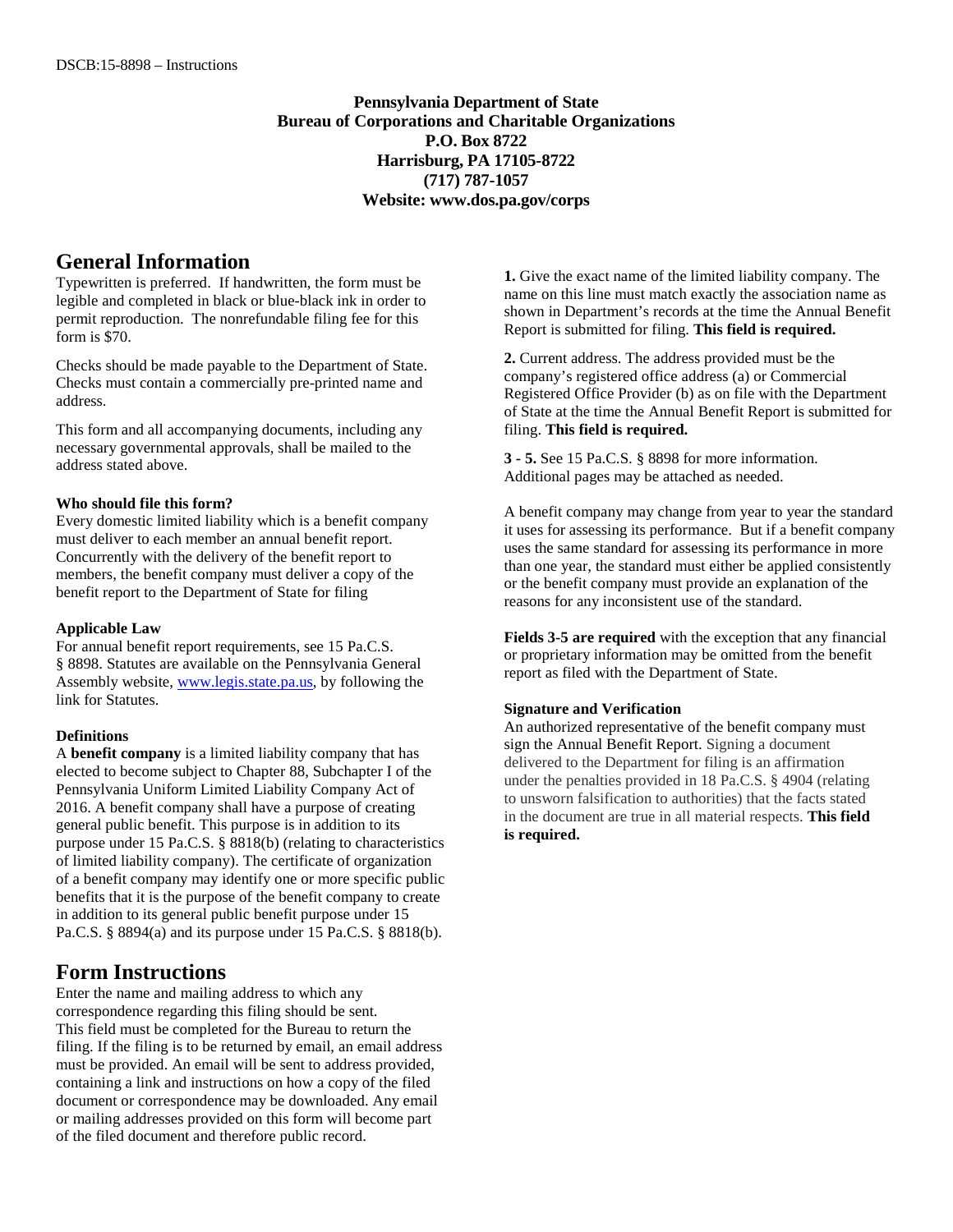### **Somos Cinco LLC dba Swiss American Wealth Advisors**



2021 Annual Benefit Report

### 15-3331 Benefit Corp Annual Report Statements

### **Statement 1**

Somos Cinco LLC organized as a Pennsylvania Benefit Company LLC on April 20th, 2020 and started operations on July 1st, 2020.

During the year 2021 the firm continued its development and execution of internal policies in the areas of governance, community, environment and customer impact to guide our business practices and to help us measure our progress towards meeting our general public benefit goals. Our general public benefit goals focus on governance transparency, community involvement, environmental footprint, and employee and customer best interest.

### **Statement 2**

Our specific public benefit purposes are twofold: supporting and sponsoring initiatives that provide access to quality education and nutrition to underprivileged children; and to provide free financial educational resources to US expatriate and immigrant families.

In 2021 Somos Cinco LLC awarded Financial Empowerment Grants to the Philadelphia area 501(c)3 charitable organization [A Breeze of Hope Foundation](https://www.abreezeofhope.org/), EIN: 27-1734337 and the Swiss ecumenical organization providing humanitarian assistance to refugees in Switzerland, [OeSA.](https://www.oesa.ch/)

In 2021 The Crossborder Academy continued to provide workshops to assist Americans living overseas obtain access to US pandemic tax relief and contributed several articles to the free open-access publication American Expat Financial News Journal, in addition to continuing to distribute weekly educational newsletters through May 2021.

### **Statement 3**

We selected the third-party standards developed by the Standard Advisory Council, a group of independent experts in business and academia, for the B Impact Assessment tool.

We used the standards that apply to businesses with fewer than five employees in the Service Sector, Investment Advising industry within the Financial & Insurance Activities Category.

The B Impact Assessment is a management tool used by 50,000 businesses worldwide to help them assess their impact on various stakeholders including their workers, community, customers and the environment.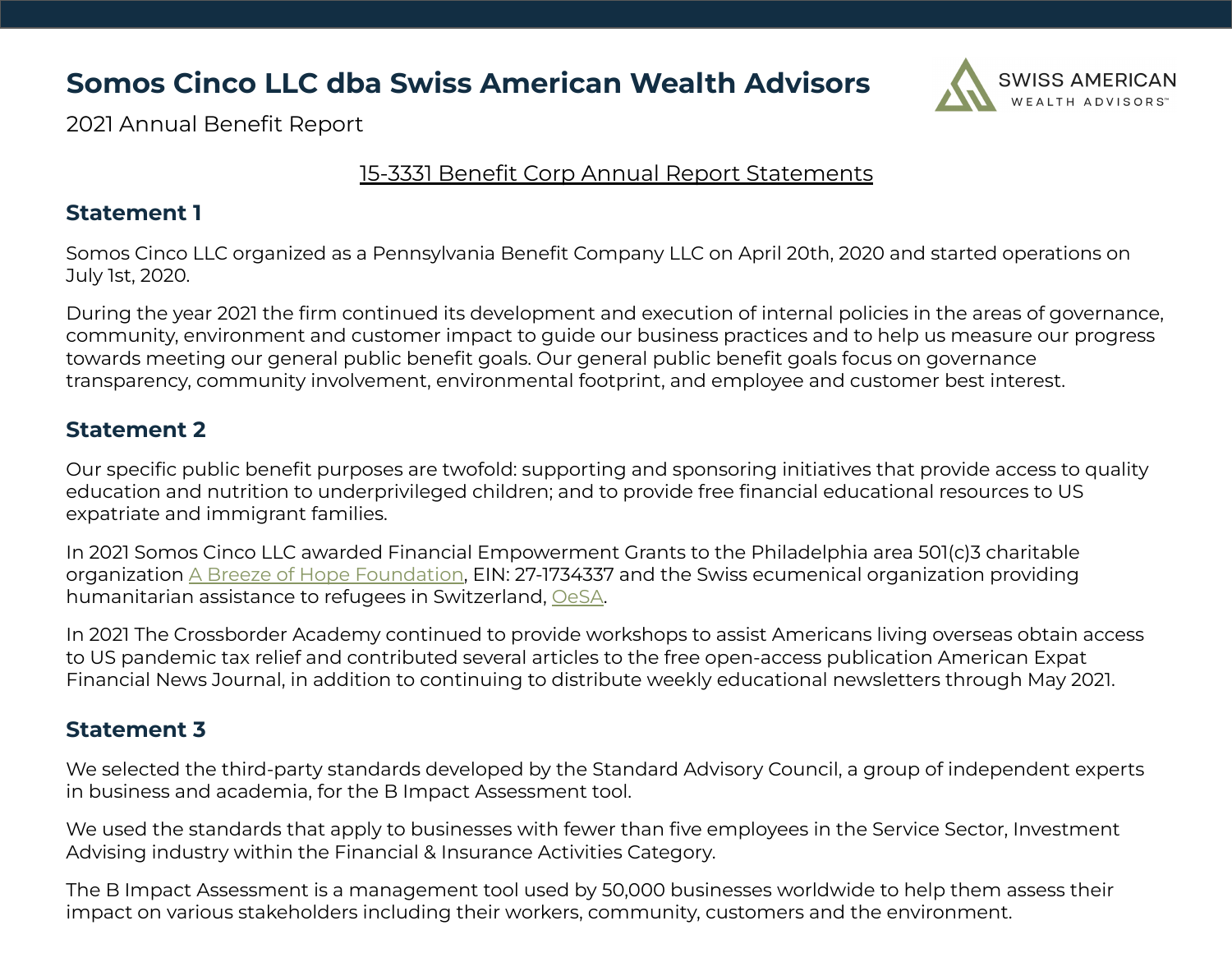

# **SWISS AMERICAN** WEALTH ADVISORS™

2021 Third Party Standard Assessment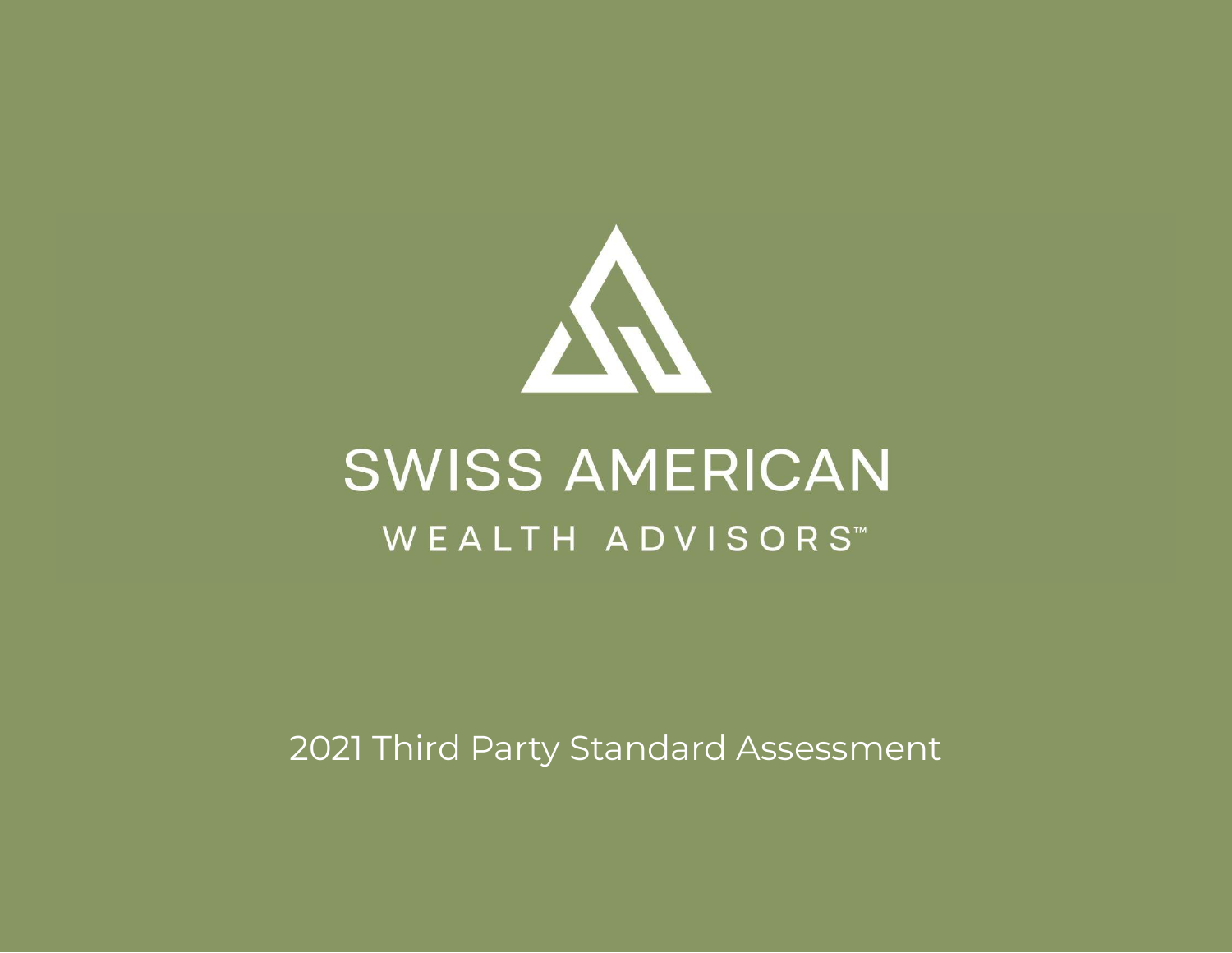# **Impact Area Scores**

The questions in the B Impact Assessment are organized into four Impact Areas: Governance, Community, Environment, and Customers. Due to rounding and background credits, displayed totals may not add up exactly.

The B Impact Assessment is customized to a company's size, sector, and geographic market.

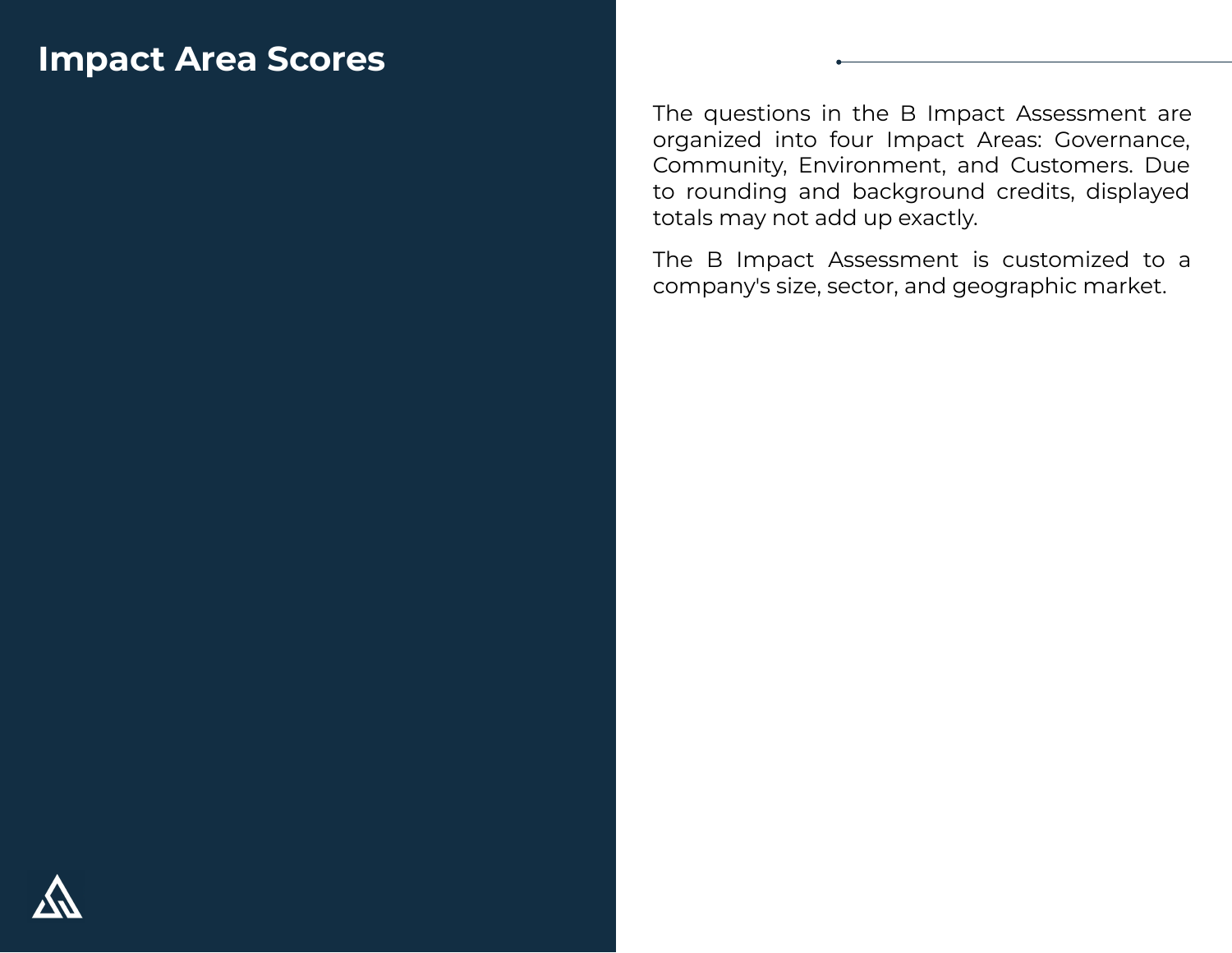# **Overall B Impact Score**

*"Swiss American Wealth Advisors is not applying for B Corp certification. It is using the third party standards developed by the B Impact Assessment to evaluate applicants for B Corp certification.* 

*Our goal is to exceed B Corp base standards and to improve our score every year. We used the B Impact standards for financial services companies with no full time employees.*

*In our second year, we exceeded the base score of 80 by 27.6 points."*

For Fiscal Year End Date: December 31, 2021

The scores below are being compared against 408 Ordinary Businesses that also have 0 employees.

To certify as a B Corp, a company must achieve a minimum verified score of 80 points on the B Impact Assessment. The B Impact Assessment asks questions about how the day-to-day operations of a company create a positive impact for the company's workers, community, and environment. Additionally, companies can earn further points if their overall business model can be shown to create a positive social and environmental impact as well, qualifying the company for specific Impact Business Model points.



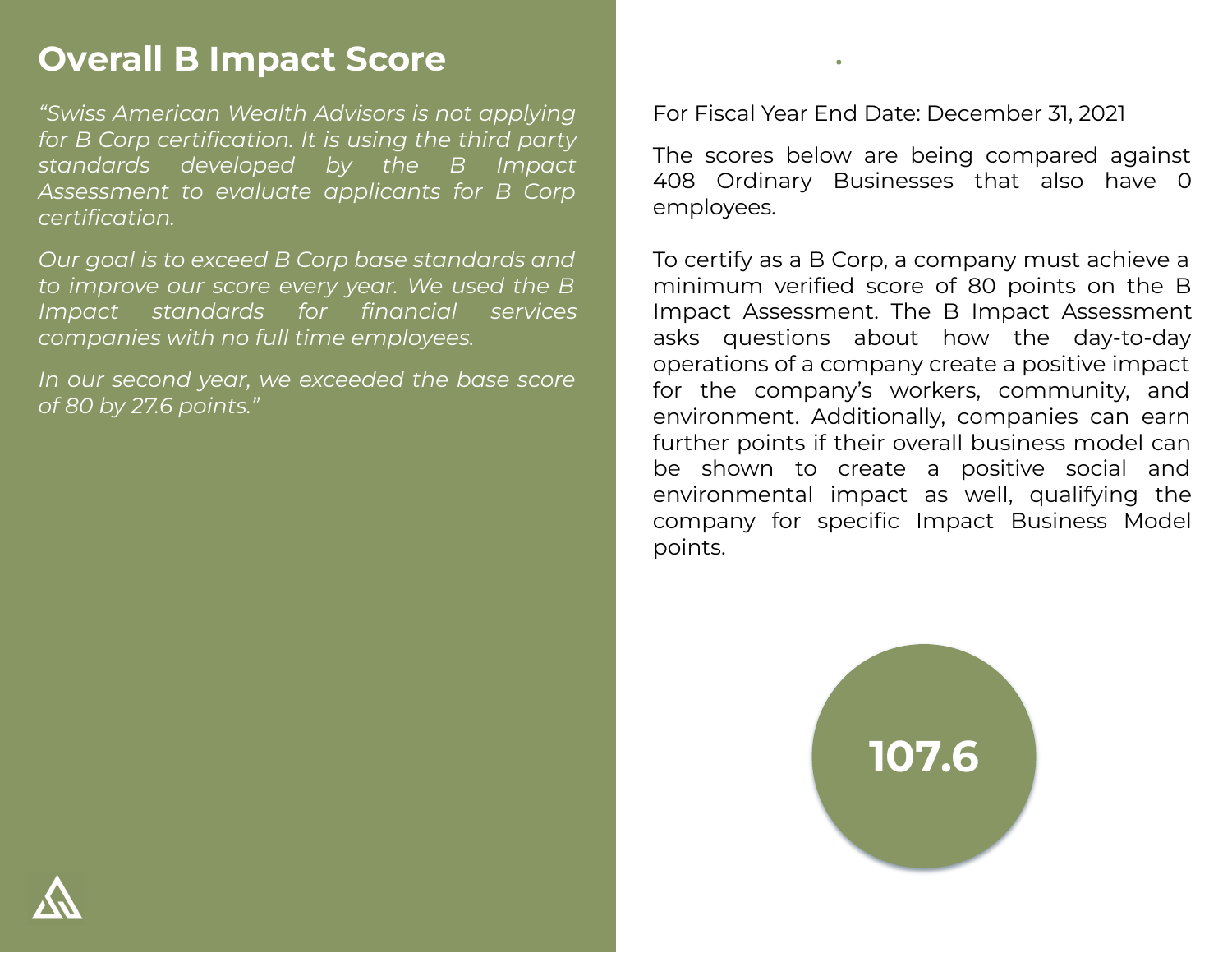# **Governance**

*"The Governance Impact Area evaluates a company's overall mission, ethics, accountability and transparency through topics such as integration of social and environmental goals in employees' performance evaluation, impact reporting and transparency, stakeholder engagement, and more."*



**→** Mission & Engagement ➔ Ethics & Transparency **→** Mission Locked **3.3 3.9 10.0**



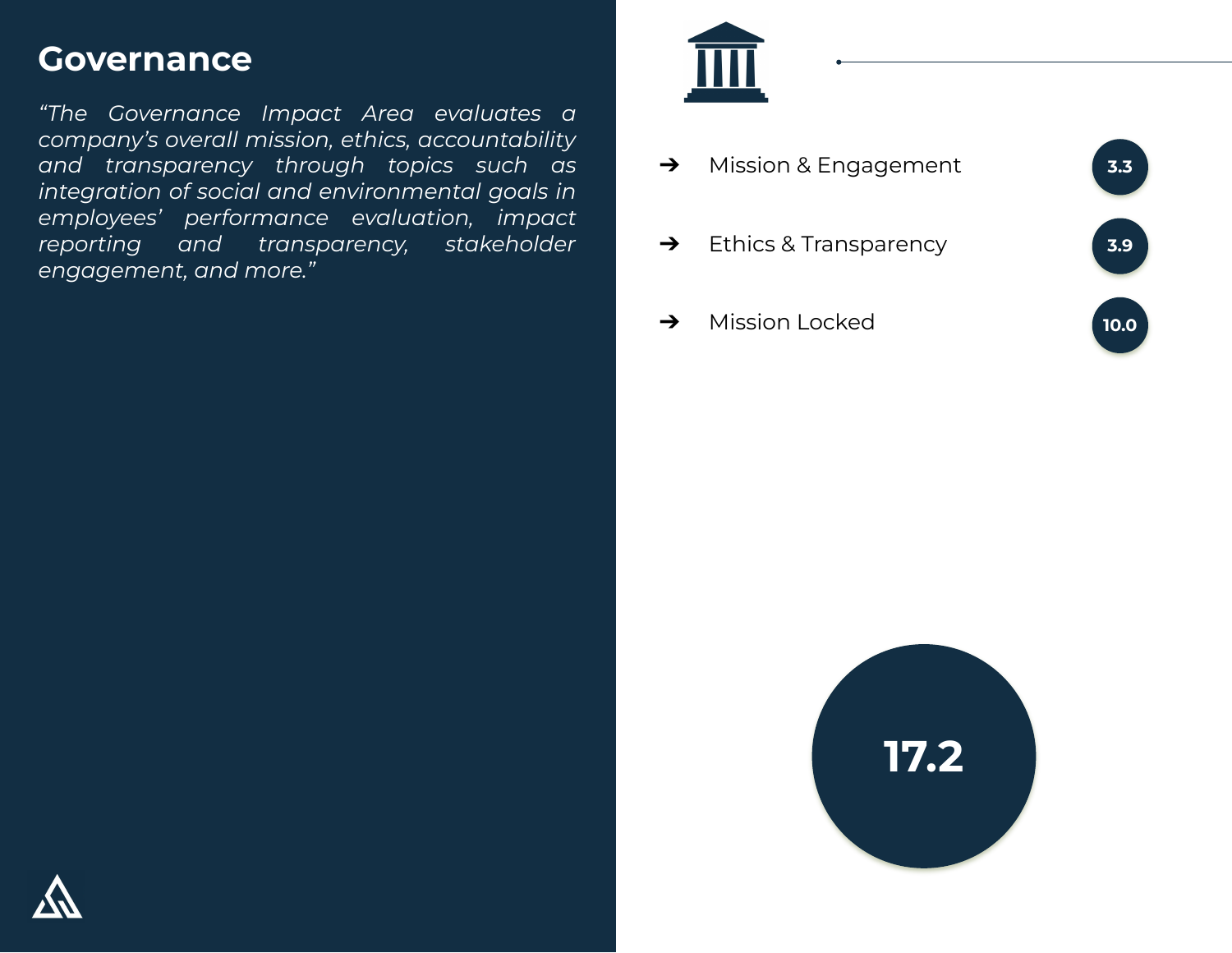# **Community**

*"The Community Impact Area evaluates a company's contribution to the economic and social well-being of the communities in which it operates, through topics such as diversity and inclusion, job creation, civic engagement and philanthropy, supply chain management, and more."*







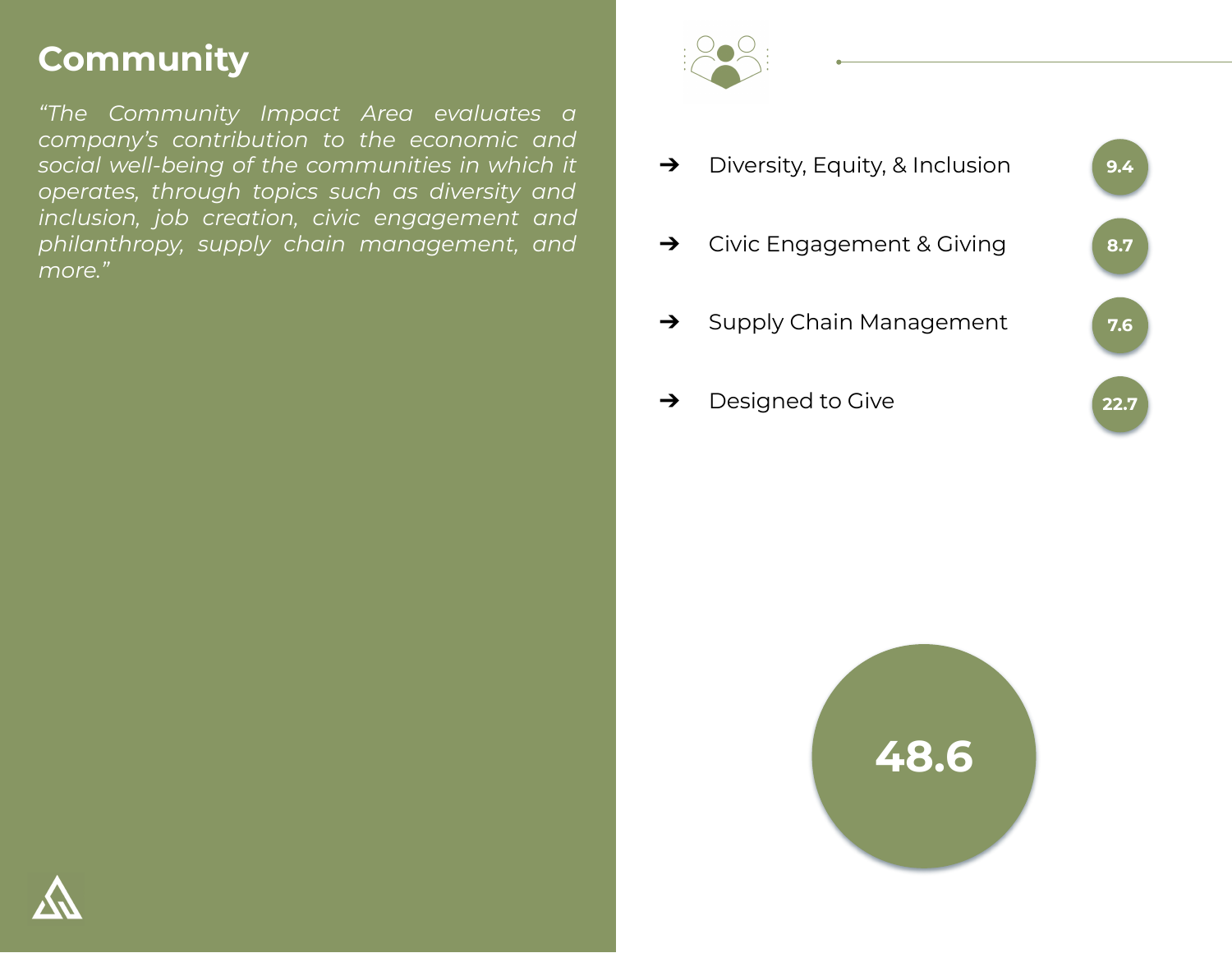# **Environment**

*"The Environmental impact Area evaluates a company's overall environmental stewardship, including how the company manages general environmental impacts as well as specific topics like climate, water use and sustainability, and impacts on land and life.*

*As a virtual service sector business, Swiss American Wealth Advisor's environmental impact is not significant."*



➔ Environmental Management **→** Air & Climate  $\rightarrow$  Land & Life **2 0.7 1.2**